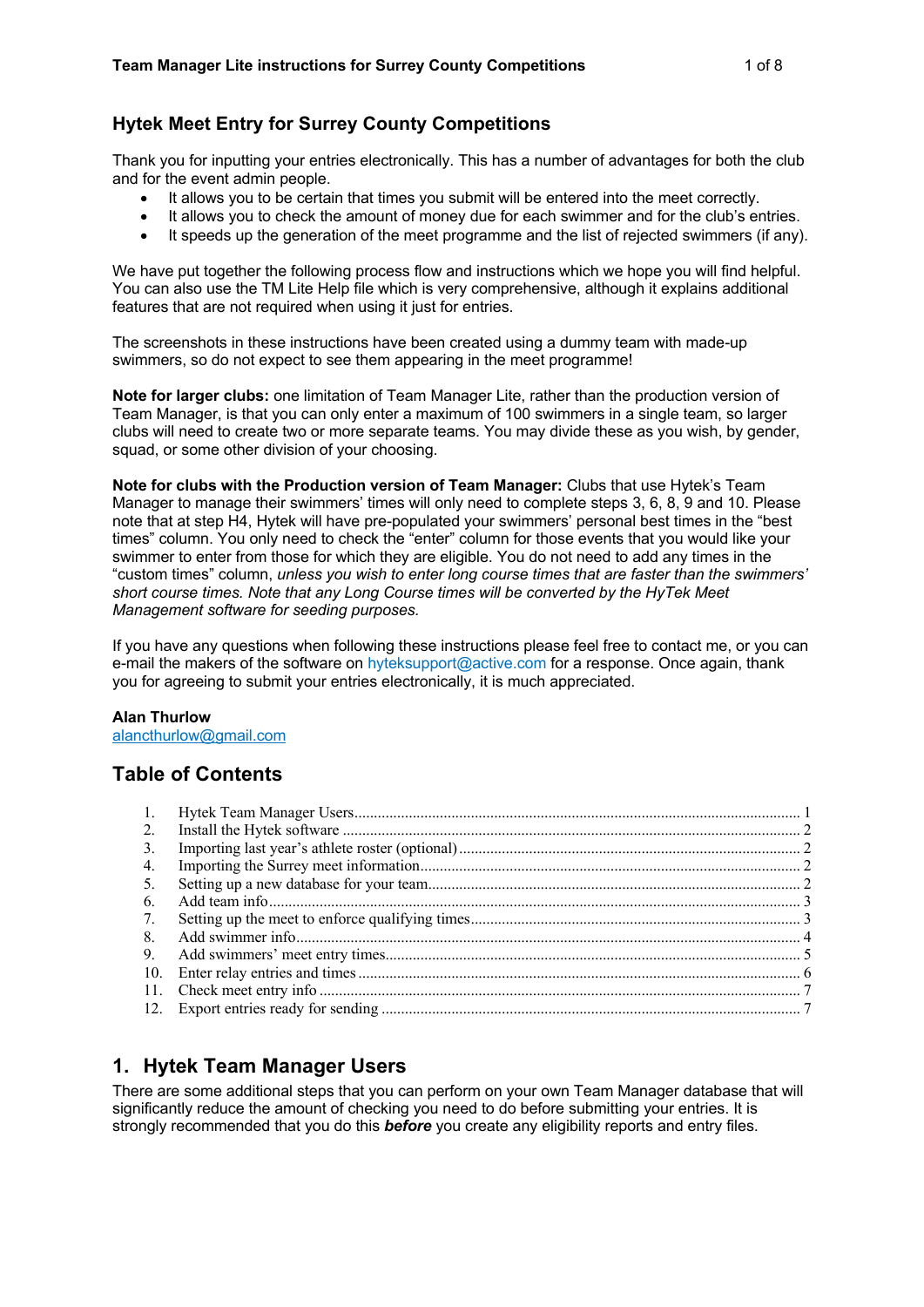### **2. Install the Hytek software**

- 1. Download the file **Swim TEAM\_MANAGER\_Lite.zip** from the Hytek download centre website and save it to you desktop. The web address is https://hytek.active.com/downloads.html. In the product table select **Lite** in the Team Manager 8.0 section.
- 2. Double-click the **Team Manager Lite** icon on your desktop to install the program on your computer. If you follow the on-screen instructions there will be a shortcut on your desktop.
- 3. Click **Check for Updates** in the main menu and follow the instructions to download the update required to install the latest version of the software.

## **3. Importing last year's athlete roster (optional)**

- 1. If you used Hytek last year and you want to re-use the athlete roster from last year, select **File** and then **Open/New** from the main menu.
- 2. Select the folder **TM5Data** and highlight your last year's database.
- 3. Select **Open**.
- 4. This will save you having to set up your team and entering all the names again.
- 5. If you have more than 3 meets listed when you select **Meets** from the top menu, you will need to delete one of them before continuing to Step 4 below.

# **4. Importing the Surrey meet information**

- 1. Download the file containing meet events for the Surrey meet from the Surrey website. The web address is http://www.surreyswimming.org and the file is clearly labelled, ending in **.zip**. Copy the file to your desktop.
- 2. Double-click the shortcut on your desktop to start up **Team Manager Lite**.
- 3. From the **File** menu, select **Import** and then **Meet Events**. Select the **.zip** file, which you copied in the previous step.

#### **5. Setting up a new database for your team**

- *1. You do not need to do this step if you followed Step 3 above.*
- 2. From the **File** menu, select **Open/New**. Enter a name for your database we suggest you just use your team name. You will be asked to set up some system preferences. We suggest you use the following as a guideline. Set the "system age-up date" to today by checking the box beneath it **Always age up to today**. The meet software will automatically put the swimmers into the correct age group for the meet.

| <b>System Preferences</b>                                                                                     |                                                                                               |
|---------------------------------------------------------------------------------------------------------------|-----------------------------------------------------------------------------------------------|
| Preferences<br>Gender Designations<br>Men/Women (M/W)<br>Male/Female (M/F)                                    | <b>Team/Swimmer Defaults</b><br>Default Team Registration:<br>UK<br>Default Team Type:<br>AGE |
| <b>E</b> Boys/Girls (B/G)<br>Athlete Browser Options<br>$\triangledown$ Show Ages<br>$\nabla$ Show Birth Date | Default Country:<br>GBR<br>Default LSC:<br>Default State:                                     |
| Show School Year<br>Last Name First<br>First Name First<br>Show Only "Faster than"                            | Meet Age-Up Date<br>Meet Start Date                                                           |
| Time STD / Qualifying Times<br>Relay Lead-Off Splits<br>$\nabla$ Use Relay Lead Off Splits                    | Meet End Date<br><b>DDMM/YY</b><br>H÷<br>Not Applicable                                       |
| <b>Stroke Rates</b><br>Enable Stroke Rate Reporting                                                           | System Age-Up Date<br>Age-Up<br>Nov 20, 2004                                                  |
| <b>Automated Reminders</b><br>Automatic Backup every 7<br>days                                                | Always Age-Up To Today                                                                        |
| Automatic Update Check every 7<br>days                                                                        | Cancel<br>OΚ                                                                                  |

3. Click **OK** to return to the main screen.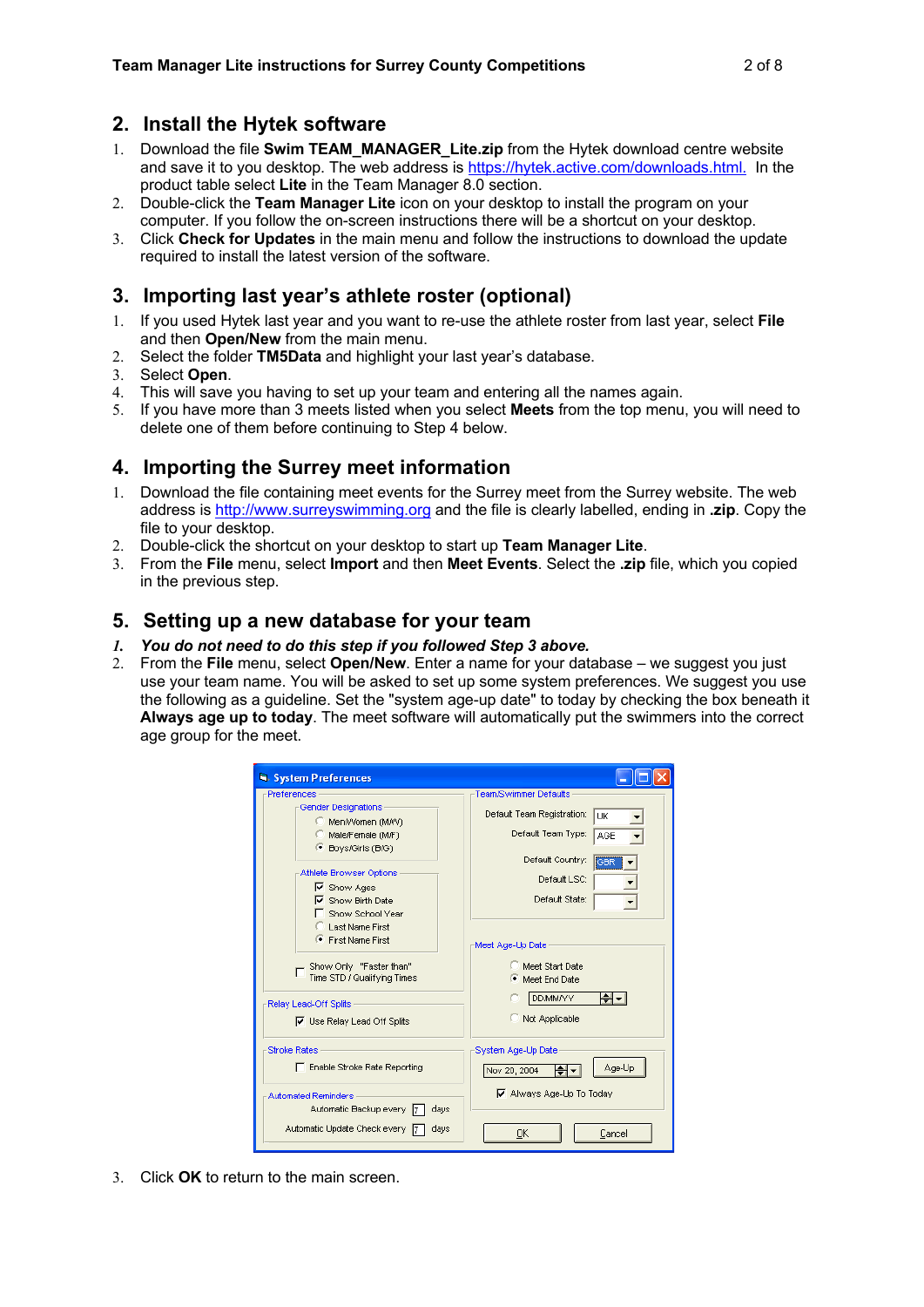#### **6. Add team info**

1. From the main screen, click the **Teams** menu. The Teams screen appears.

*If you followed Step 3 above, please amend any of the details that will be displayed from last year. If you didn't follow Step 3 above, please continue with the following steps.*

2. Click **Add**, the Team Maintenance window appears.

| <b>El Team Maintenance</b>                                                              |                             |               |                                                |              |
|-----------------------------------------------------------------------------------------|-----------------------------|---------------|------------------------------------------------|--------------|
| Team Names/Registration<br>Team Code:<br>Team Name:<br>"Short" Name: Test SC            | <b>TEST</b><br>Test Team SC |               | Team Registration:<br>Team Type:               | UK<br>AGE    |
| Mailing Information<br>Mail To:<br>Address:<br>City:<br>Postal Code:<br>E-Mail Address: |                             |               | State:<br>LSC:<br>Country:                     | GBR          |
| Telephone Information<br>Day Phone:<br>Evening Phone:<br>FAX:                           |                             | Miscellaneous | Minimum Age Eligibility<br>for Open Events: 11 |              |
|                                                                                         |                             |               |                                                | QK<br>Cancel |

- 3. Add your team's information. For **Team Code** please use the standard ASA 4-letter team abbreviations, e.g. CRAS for Cranleigh, CROL for Croydon Amphibians. In the **Mailing Information** section please add information for the person responsible for entries. Leave the **State** and **LSC** sections blank, these are only used for US swimming. When this screen is complete, click **OK** and then on **Cancel** to return to the **Team Browser** screen.
- 4. Close the Team Browser screen and return to the Main screen by clicking on the X in the top right corner, or on the small icon on the top left.

### **7. Setting up the meet to enforce qualifying times**

1. After you have imported the Surrey Events file, the following screen will appear. If you are using the production version of TM8, you should select the Meet Type that you have set up to identify Licensed Meets within your database. This will ensure you do not submit times that are not on the ASA Rankings database.

| <b>Ft</b> Meet Setup                                                                                                              | $\blacksquare$ $\blacksquare$ $\blacksquare$ $\blacksquare$ $\blacksquare$ $\blacksquare$ $\blacksquare$ $\blacksquare$ $\blacksquare$ $\blacksquare$ $\blacksquare$ $\blacksquare$ $\blacksquare$ $\blacksquare$ $\blacksquare$ $\blacksquare$ $\blacksquare$ $\blacksquare$ $\blacksquare$ $\blacksquare$ $\blacksquare$ $\blacksquare$ $\blacksquare$ $\blacksquare$ $\blacksquare$ $\blacksquare$ $\blacksquare$ $\blacksquare$ $\blacksquare$ $\blacksquare$ $\blacksquare$ $\blacks$ |
|-----------------------------------------------------------------------------------------------------------------------------------|--------------------------------------------------------------------------------------------------------------------------------------------------------------------------------------------------------------------------------------------------------------------------------------------------------------------------------------------------------------------------------------------------------------------------------------------------------------------------------------------|
| Meet Description                                                                                                                  | Entry Fees   Eligibility Rules<br>Online Meet Entry                                                                                                                                                                                                                                                                                                                                                                                                                                        |
| "Meet Name:<br>"Facility Name:<br>Street Address:<br>Address Line 2:<br>*City:<br>*State / Province:<br>*Postal Code:<br>Country: | British Gas Surrey Age Group Champs 2013<br>SSP, Guildford Spectrum, Crystal Palace<br>Guildford<br>SRY<br>٠<br><b>GUT TUP</b><br>GBR                                                                                                                                                                                                                                                                                                                                                      |
| *Course:<br>Sanction Number:<br>Internal Remarks:<br>Instructions:                                                                | ×<br>$SLY =$<br>250 characters maximum                                                                                                                                                                                                                                                                                                                                                                                                                                                     |
| <b>Meet Dates</b><br>*Start Date:<br>End Date:<br>*Meet Host Entry Deadline                                                       | <b>Advanced Settings</b><br>$\frac{1}{2}$<br>Non-Conforming Course Factor<br>Mar 02, 2013<br>Apr 07, 2013<br><b>Meet Type:</b><br>□ Masters Meet<br>$\cdot$<br>Feb 08, 2013<br>feet<br>Altitude: 0                                                                                                                                                                                                                                                                                         |
| Help                                                                                                                              | Cancel<br>Save                                                                                                                                                                                                                                                                                                                                                                                                                                                                             |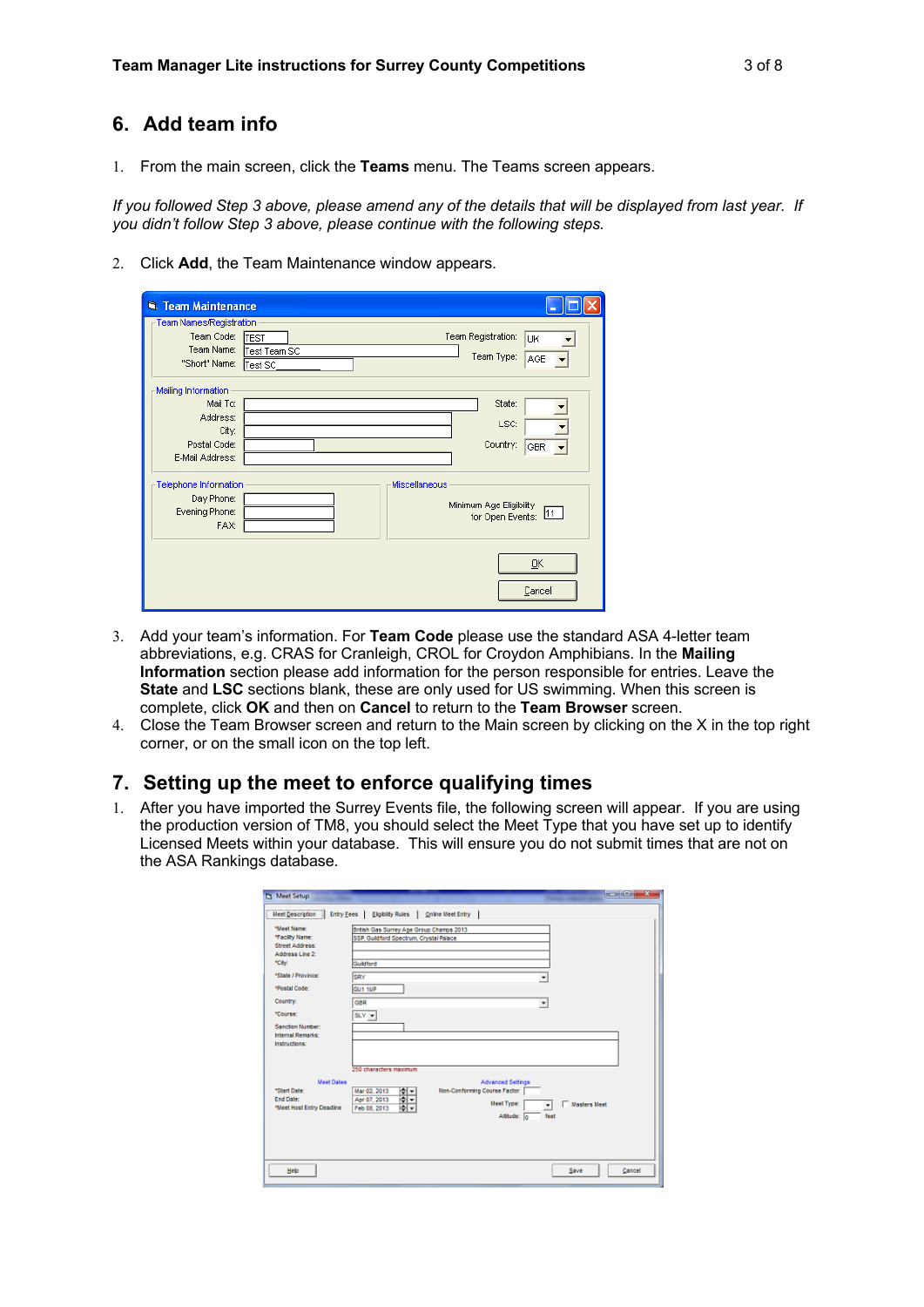2. Then select **Eligibility Rules** and the following screen will appear.

| <b>B</b> Meet Setup                                                                          |      | x<br>-9<br><b>CONTRACTOR</b> |
|----------------------------------------------------------------------------------------------|------|------------------------------|
| <b>Meet Description</b><br><b>Entry Fees</b><br><b>Eligibilty Rules</b><br>Online Meet Entry |      |                              |
| <b>Age Eligibility</b>                                                                       |      |                              |
| $\div$<br>Age-up Date:<br>Mar 23, 2013                                                       |      |                              |
| Minimum Age Eligibility / Filter for Open Events:<br>lo.                                     |      |                              |
| Minimum Age Eligibility / Filter for 10 & Under Events:<br>$\overline{0}$                    |      |                              |
|                                                                                              |      |                              |
| <b>Qualifying Times</b>                                                                      |      |                              |
| Do NOT Allow No-Time Entries                                                                 |      |                              |
| <b>V</b> Enforce Qualifying Times                                                            |      |                              |
| Swimmer must meet Slower Than Q Time in All Courses                                          |      |                              |
| □ If Swimmer qualifies for Non-conforming course, enter at Minimum Q Time                    |      |                              |
| Restrict Entry Best Times to same Meet Type                                                  |      |                              |
| ⊫⊫<br>$\overline{\mathsf{v}}$ Use Times Since<br>Mar 19, 2012                                |      |                              |
|                                                                                              |      |                              |
|                                                                                              |      |                              |
|                                                                                              |      |                              |
|                                                                                              |      |                              |
|                                                                                              |      |                              |
|                                                                                              |      |                              |
| Help                                                                                         | Save | Cancel                       |

- 3. Check the box **"Enforce Qualifying Times".** This will prevent you from entering a time that does not qualify. If you do, you will receive a warning. **We will not be accepting any entries that do not meet the qualifying standard**.
- **4.** Select **Save**

#### **8. Add swimmer info**

- 1. From the main screen click the **Athletes** menu. The Athletes screen appears.
- 2. Click **Add**. The Athlete information screen appears.

| Athlete Information                                                                                                                                                                                                                                                                                                                                                              |                                                                                                                          |
|----------------------------------------------------------------------------------------------------------------------------------------------------------------------------------------------------------------------------------------------------------------------------------------------------------------------------------------------------------------------------------|--------------------------------------------------------------------------------------------------------------------------|
| Athlete Information<br>Last Name<br><b>First Name</b><br><b>Preferred Name</b><br><b>Birthdate</b><br><b>DDMM/YY</b><br>ID#<br>Athlete Cell<br><b>Build ID</b><br>Athlete Email<br>Male<br>Female                                                                                                                                                                                | Middle<br>H∙<br>Age                                                                                                      |
| Primary Contact<br>Secondary Contact<br>Custom<br>Medical<br>н.<br>Primary Mailing Information<br>Last Name<br><b>First Names</b><br>Mailing Address<br>Mailing Address<br>State<br>City<br>Postal Code<br>Country<br>GBR -<br>Fill in 'Mail To' if different from first names and last name<br>Mail to<br>Use Secondary for Mailing<br>Use Primary for Mailing<br>Use Both<br>o | Member of<br>Team 1<br>Team 2<br>Team <sub>3</sub><br>Group<br>Subgroup<br><b>VWM Group</b><br>VVM Subgroup<br>School Yr |
| Primary Contact Information<br>Home Phone<br><b>FAX</b><br>Parent 1<br>Office Phone<br>Cell<br>Ernail<br>Parent 2<br>Office Phone<br>Cell<br>Ernail                                                                                                                                                                                                                              | Inactive<br>Registration<br>OK<br>Recruiting<br>Cancel                                                                   |

- 3. For Surrey entries you only need to complete the Last and First names, Middle initial, date of birth and gender, and in the **Member of** section, enter the short code for your team. **Note:** When entering date of birth you do not need to type the slashes, just the numbers, so for 17<sup>th</sup> June 1986 just type "170686" and the date will be correctly formatted.
- 4. Enter the ASA membership number in the field '**ID#**'.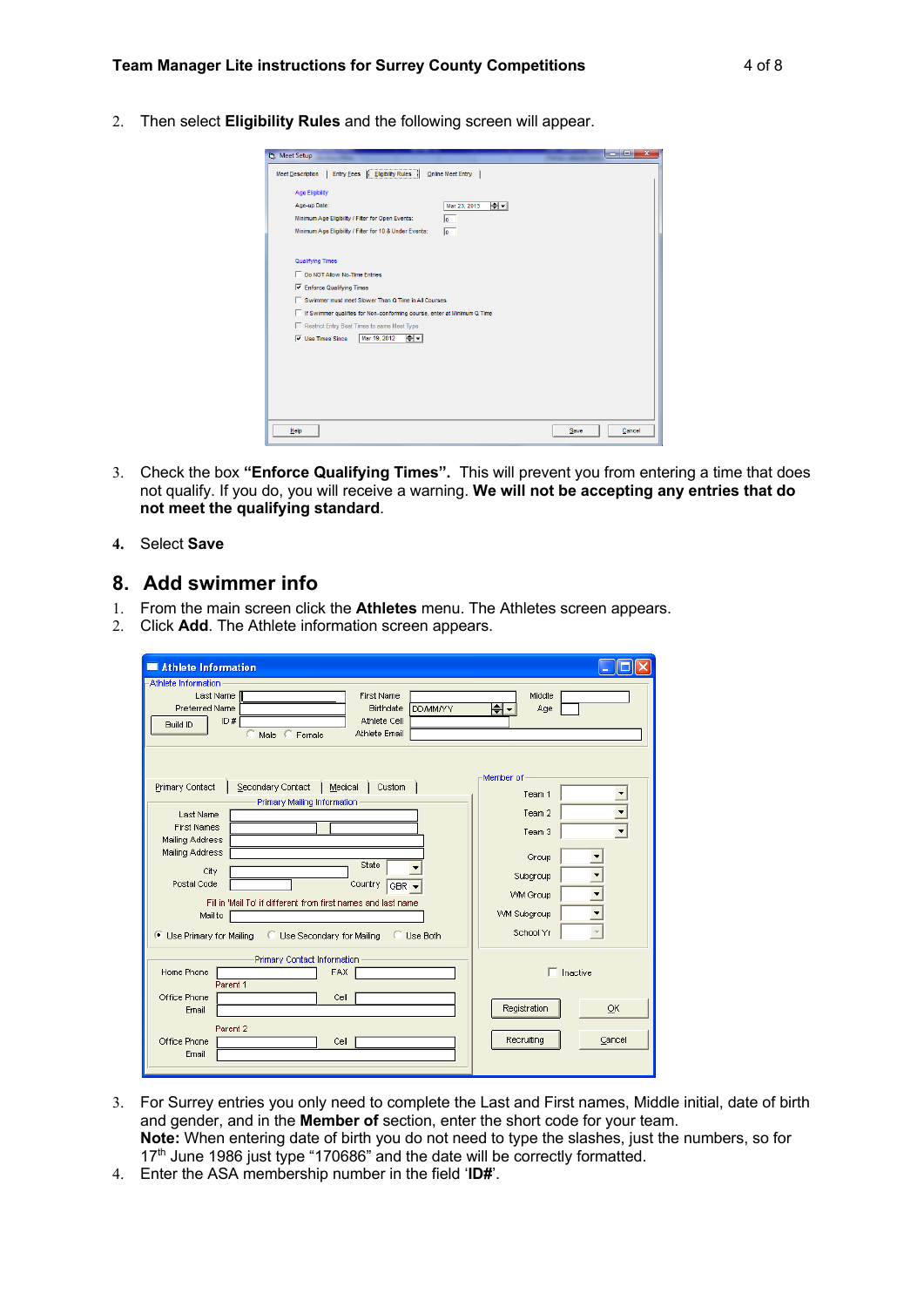- 5. Click **OK** to enter the information into the database and progress to a blank Athlete Information screen ready for your next athlete.
- 6. When you have entered all your swimmers, click **Cancel** to return to the Athletes screen. The Athletes screen then updates with the details of the swimmers you have entered.

|               | Hy-Tek's TEAM MANAGER - Database:C:\TMIIData\Guildford City.mdb - [Athletes]                                                                              |                  |                      |     |              |                        |    |                  |              |                          |          |                               |             |                 |      |
|---------------|-----------------------------------------------------------------------------------------------------------------------------------------------------------|------------------|----------------------|-----|--------------|------------------------|----|------------------|--------------|--------------------------|----------|-------------------------------|-------------|-----------------|------|
| <b>R</b> Add  | Delete Results Goals Recruit Registration Print Help<br>15<br>Edit<br>View<br>$\mathbf{x}$                                                                |                  |                      |     |              |                        |    |                  |              |                          |          |                               |             |                 |      |
|               |                                                                                                                                                           | D & X 4 M T & D  |                      |     |              | Show Inactive Swimmers |    |                  |              |                          |          |                               |             |                 |      |
|               | Filter by:<br>Low Age<br>$\overline{\phantom{a}}$<br>$\blacktriangledown$<br>▼<br>VWM Group<br>Team<br>Group<br>Male<br>High Age<br>$\sqrt{\bullet}$ Both |                  |                      |     |              |                        |    |                  |              |                          |          |                               |             |                 |      |
|               | Female                                                                                                                                                    | School Yr        | $\blacktriangledown$ |     | Subgroup     | $\blacktriangledown$   |    | <b>WM Subgrp</b> |              | $\overline{\phantom{a}}$ |          |                               |             |                 |      |
|               | $\mathbf{B}$<br>C                                                                                                                                         | E<br>D<br>F<br>G |                      | н   |              | κ                      | м  | Ν                | $\circ$      | P                        | $\Omega$ | R.<br>S.                      | v<br>U      | X<br>W<br>Y     | Z    |
|               | <b>First Name</b>                                                                                                                                         | Last Name        | Mid                  | Gen | <b>Birth</b> | Age                    | Gr | Sub              | <b>WM Gr</b> |                          |          | <b>VVM Sub Preferred Name</b> | Team1       | ID              | Teal |
|               | Caroline                                                                                                                                                  | Morrison         |                      | F   | 03-May-91    | 13                     |    |                  |              |                          |          |                               | <b>TEST</b> | MORRCX00030591  |      |
|               | Danny                                                                                                                                                     | Proud            |                      | м   | 27-Aug-89    | 15                     |    |                  |              |                          |          |                               | <b>TEST</b> | PROUDX00270889  |      |
|               | lEdward                                                                                                                                                   | Oswald           | G                    | М   | 19-Apr-91    | 13                     |    |                  |              |                          |          |                               | <b>TEST</b> | OSWAEG00190491  |      |
| <b>IFiona</b> |                                                                                                                                                           | Brown            |                      | F   | 19-Jan-87    | 17                     |    |                  |              |                          |          |                               | <b>TEST</b> | BROWFX00190187  |      |
|               | Francesca                                                                                                                                                 | <b>Edwards</b>   | iS.                  | F   | 02-Sep-93    | 11                     |    |                  |              |                          |          |                               | <b>TEST</b> | EDWAFS00020993  |      |
|               | <b>Havley</b>                                                                                                                                             | Smith            |                      | F   | 19-Sep-87    | 17                     |    |                  |              |                          |          |                               | <b>TEST</b> | SMITHX00190987  |      |
|               | Howard                                                                                                                                                    | Johnson          |                      | м   | 01-Apr-90    | 14                     |    |                  |              |                          |          |                               | <b>TEST</b> | JOHNHX00010490  |      |
|               | Jeanette                                                                                                                                                  | Marks            |                      | F   | 10-Oct-91    | 13                     |    |                  |              |                          |          |                               | <b>TEST</b> | DILLHX00101091  |      |
|               | John                                                                                                                                                      | Smith            | F                    | м   | 17-Jun-86    | 18                     |    |                  |              |                          |          |                               | <b>TEST</b> | SMITJF00170686  |      |
|               | Maddie                                                                                                                                                    | Kina             |                      | F   | 22-Feb-93    | 11                     |    |                  |              |                          |          |                               | <b>TEST</b> | KINGMX00220293  |      |
|               | Philippa                                                                                                                                                  | Horne            |                      | F   | 08-Mar-91    | 13                     |    |                  |              |                          |          |                               | <b>TEST</b> | HORNPX00080391  |      |
|               | Robert                                                                                                                                                    | Clarke           | w                    | F   | 29-Jan-92    | 12                     |    |                  |              |                          |          |                               | <b>TEST</b> | CLARRW00290192  |      |
| Sian          |                                                                                                                                                           | Williams         |                      | F   | 09-Mar-91    | 13                     |    |                  |              |                          |          |                               | <b>TEST</b> | VVILLSX00090391 |      |
|               | Simon                                                                                                                                                     | Furmidge         |                      | м   | 29-Aug-89    | 15                     |    |                  |              |                          |          |                               | <b>TEST</b> | AYLIJX00290889  |      |
|               |                                                                                                                                                           |                  |                      |     |              |                        |    |                  |              |                          |          |                               |             |                 |      |
|               |                                                                                                                                                           |                  |                      |     | ۰            |                        |    |                  |              |                          |          |                               |             |                 |      |

- 7. Check the details of your swimmers from this screen. Pay particular attention to gender, as you will not be able to enter swimmers in the correct events if their gender has been entered incorrectly. If you need to edit any of the swimmers' details, double-click their name to return to the Athlete Information screen and edit as required.
- 8. Close the Athletes screen and return to the Main screen by clicking on the X in the top right corner, or on the small icon on the top left.

#### **9. Add swimmers' meet entry times**

- 1. From the main screen click **Meets**. The screen shows the Surrey meet highlighted.
- 2. From the **Entries** menu, select **Entries by name**. The Entries screen appears, showing the list of swimmers in the top part of the screen with the first name in your list highlighted. The bottom part of the screen shows the events the swimmer is allowed to enter. Qualifying times are shown on the right-hand side of the screen in the **Faster than (SCM)** and **Faster than (LCM)** columns. (For the County B events you will also see times in the **Slower than (SCM or LCM)** column.)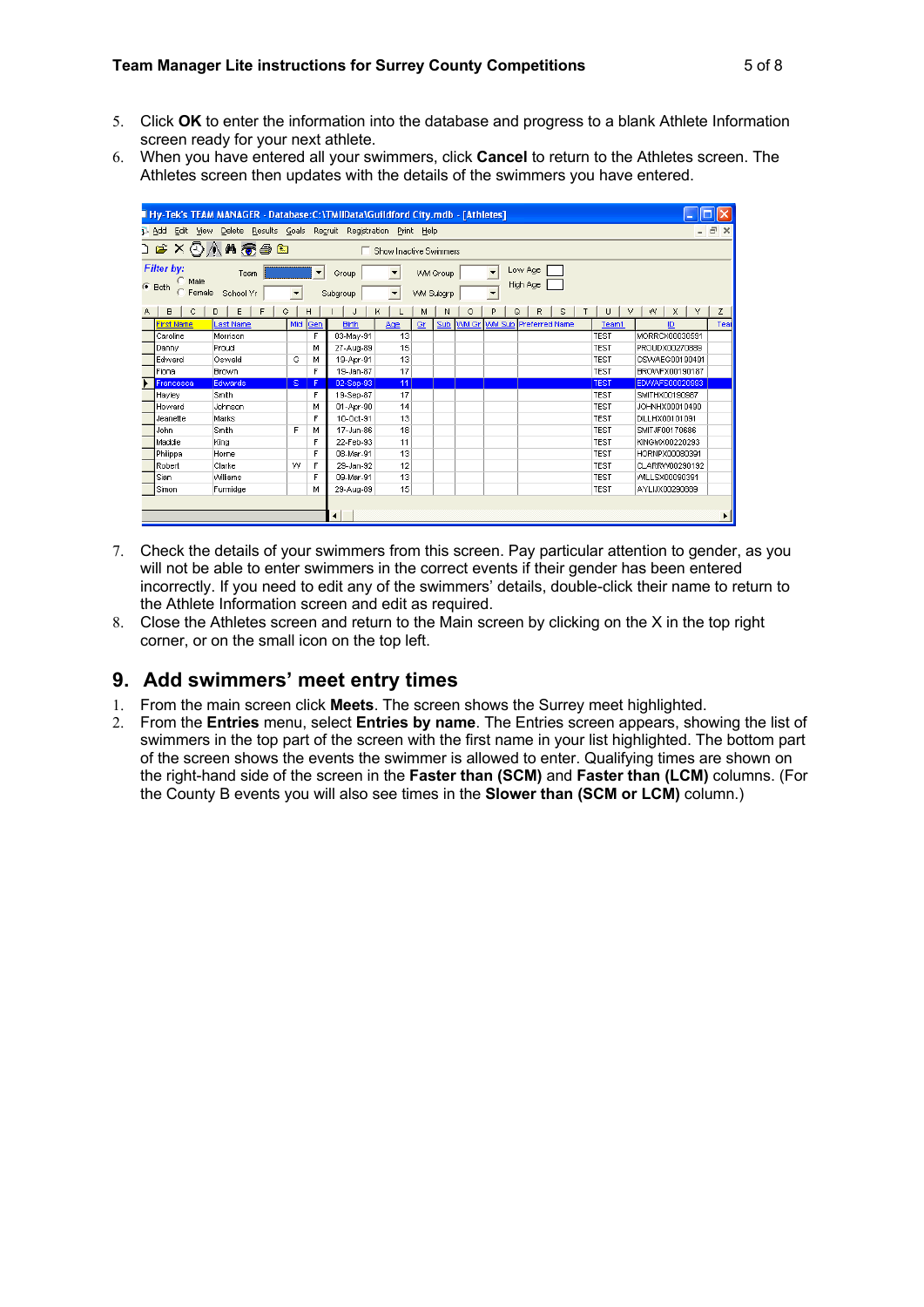|                         |                                                                                                                                                                                                                                                            |                      |                     | Hy-Tek's TEAM MANAGER - Database: C: \TMIIData\Guildford City.mdb - [Entries by Name] |                        |                   |                                   |                        |                  |                    |          |                  |                      |                       |                                                 |                                                                             |        |         |        |        |                    |                  |
|-------------------------|------------------------------------------------------------------------------------------------------------------------------------------------------------------------------------------------------------------------------------------------------------|----------------------|---------------------|---------------------------------------------------------------------------------------|------------------------|-------------------|-----------------------------------|------------------------|------------------|--------------------|----------|------------------|----------------------|-----------------------|-------------------------------------------------|-----------------------------------------------------------------------------|--------|---------|--------|--------|--------------------|------------------|
|                         | Fix Find Time Calc View Print Help                                                                                                                                                                                                                         |                      |                     |                                                                                       |                        |                   |                                   |                        |                  |                    |          | $ \Box$ $\times$ |                      |                       |                                                 |                                                                             |        |         |        |        |                    |                  |
|                         | For this Meet, Swim for Team:<br>M–––––◎●←白<br>$\overline{\phantom{a}}$                                                                                                                                                                                    |                      |                     |                                                                                       |                        |                   |                                   |                        |                  |                    |          |                  |                      |                       |                                                 |                                                                             |        |         |        |        |                    |                  |
|                         | C Male<br>WM Gr<br>Low Age<br>□ Only Pre-Entered Athletes<br>Team<br>Group<br>$\overline{\phantom{a}}$<br>$\blacktriangledown$<br>$\blacktriangledown$                                                                                                     |                      |                     |                                                                                       |                        |                   |                                   |                        |                  |                    |          |                  |                      |                       |                                                 |                                                                             |        |         |        |        |                    |                  |
|                         | C Female<br>High Age<br>WM Sub<br>School Yr<br>Subgroup<br>$\blacktriangledown$<br>Clear All Enter All<br>$C$ Both                                                                                                                                         |                      |                     |                                                                                       |                        |                   |                                   |                        |                  |                    |          |                  |                      |                       |                                                 |                                                                             |        |         |        |        |                    |                  |
| А                       | E<br>E<br>U<br>$\times$ 1<br>X<br>Đ<br>D<br>$\Omega$<br>H<br>K<br>N<br>$\Omega$<br>Q<br>R<br>$\mathsf{S}% _{T}=\mathsf{S}_{T}\!\left( a,b\right) ,\mathsf{S}_{T}=\mathsf{S}_{T}\!\left( a,b\right) ,$<br>T<br>$\mathbf{w}$<br>$\times$<br>C<br>м<br>$\leq$ |                      |                     |                                                                                       |                        |                   |                                   |                        |                  |                    |          |                  |                      |                       |                                                 |                                                                             |        |         |        |        |                    |                  |
|                         | <b>First Name</b>                                                                                                                                                                                                                                          |                      |                     | ast Name                                                                              | Mid                    | Gen               |                                   | <b>Birth</b>           | Age              | Gr                 | Sub      |                  |                      | <b>Preferred Name</b> | Team                                            | IID                                                                         |        | Citizen |        |        |                    | $\blacktriangle$ |
|                         | Fiona                                                                                                                                                                                                                                                      |                      | Brown               |                                                                                       |                        | F                 |                                   | 19-Jan-87              |                  | 18                 |          |                  |                      |                       | <b>TEST</b>                                     | <b>BROWFX00190187</b>                                                       |        |         |        |        |                    |                  |
|                         | Robert                                                                                                                                                                                                                                                     |                      | Clarke              |                                                                                       | w                      | $\overline{F}$    |                                   | 29-Jan-92              |                  | 13                 |          |                  |                      |                       | <b>TEST</b>                                     | CLARRW00290192                                                              |        |         |        |        |                    |                  |
|                         | Francesca<br>Simon                                                                                                                                                                                                                                         |                      | Edwards<br>Furmidge |                                                                                       | S.                     | -F                |                                   | 02-Sep-95<br>29-Aug-89 |                  | -91<br>15          |          |                  |                      |                       | <b>TEST</b><br><b>TEST</b>                      | <b>EDWAFS00020993</b><br>FURMSX00290889                                     |        |         |        |        |                    |                  |
|                         | Philippa                                                                                                                                                                                                                                                   |                      | Horne               |                                                                                       |                        | м<br>$\mathsf{F}$ |                                   | 08-Mar-91              |                  | 13                 |          |                  |                      |                       | <b>TEST</b>                                     | HORNPX00080391                                                              |        |         |        |        |                    |                  |
|                         | Howard                                                                                                                                                                                                                                                     |                      | Johnson             |                                                                                       |                        | M                 |                                   | 01-Apr-90              |                  | 14                 |          |                  |                      |                       | <b>TEST</b>                                     | JOHNHX00010490                                                              |        |         |        |        |                    |                  |
|                         | Maddie                                                                                                                                                                                                                                                     |                      | King                |                                                                                       |                        | F                 |                                   | 22-Feb-93              |                  | 12                 |          |                  |                      |                       | <b>TEST</b>                                     | KINGMX00220293                                                              |        |         |        |        |                    |                  |
|                         | Jeanette                                                                                                                                                                                                                                                   |                      | Marks               |                                                                                       |                        | F                 |                                   | 10-Oct-91              |                  | 13                 |          |                  |                      |                       | <b>TEST</b>                                     | DILLHX00101091                                                              |        |         |        |        |                    |                  |
|                         | Caroline                                                                                                                                                                                                                                                   |                      | Morrison            |                                                                                       |                        | F                 |                                   | 03-May-91              |                  | 13                 |          |                  |                      |                       | TEST                                            | MORRCX00030591                                                              |        |         |        |        |                    |                  |
|                         |                                                                                                                                                                                                                                                            | Show Relay Entries   |                     |                                                                                       |                        |                   |                                   |                        |                  |                    |          |                  |                      |                       |                                                 | Show Swim-Up Events                                                         |        |         |        |        |                    |                  |
|                         | <b>Current Entries 5</b>                                                                                                                                                                                                                                   |                      |                     |                                                                                       | Relay Entries 0        |                   |                                   |                        | Session:         |                    | Division |                  | $\blacktriangledown$ |                       |                                                 | $*$ = time did not make the cuttoff.                                        |        |         |        |        |                    |                  |
|                         |                                                                                                                                                                                                                                                            |                      |                     |                                                                                       |                        |                   |                                   |                        |                  |                    |          |                  |                      |                       | 05-Feb-05 Surrey County Age Group Championships |                                                                             |        |         |        |        |                    |                  |
| Sess                    | Div                                                                                                                                                                                                                                                        | Event                |                     | Gen Distance                                                                          | Stroke                 | Age               | Enter                             |                        | <b>Best Time</b> | <b>Custom Time</b> |          | Exh.             | Alt                  | <b>Bonus</b>          | Slower                                          | Faster<br>Than-[Yds] Than [Yds] Than [LCM] Than [LCM] Than [SCM] Than [SCM] | Slower |         | Faster | Slower | Faster             | Achi             |
| $\overline{0}$          |                                                                                                                                                                                                                                                            |                      | 2 A F               |                                                                                       | 50 Back                | $09-09$           | $\blacksquare$                    |                        |                  |                    | 50.56S   | n                | п                    | п                     |                                                 |                                                                             |        |         |        |        | 51.57              |                  |
| $\overline{0}$          |                                                                                                                                                                                                                                                            |                      | $4A$ F              |                                                                                       | 50 Free                | $09-09$           | $\blacksquare$                    |                        |                  |                    | 42.31S   | $\Box$           | $\Box$               | $\Box$                |                                                 |                                                                             |        |         |        |        | 44.88              |                  |
| $\circ$                 |                                                                                                                                                                                                                                                            | $12$ A F             |                     |                                                                                       | 50 Breast              | 09-09             | $\Box$                            |                        |                  |                    |          | □                | □                    | $\Box$                |                                                 |                                                                             |        |         |        |        | 58.33              |                  |
| $\overline{0}$          |                                                                                                                                                                                                                                                            | $14$ A F             |                     | 50 Fly                                                                                |                        | $09-09$           | $\blacksquare$                    |                        |                  |                    | 49.87S   | п                | п                    | п                     |                                                 |                                                                             |        |         |        |        | 50.23              |                  |
| $\mathbf 0$             |                                                                                                                                                                                                                                                            | $16$ A F             |                     | 100 IM                                                                                |                        | 09-09             | $\Box$                            |                        |                  |                    |          | □                | □                    | $\Box$                |                                                 |                                                                             |        |         |        |        | 1:54.22            |                  |
| $\mathbf 0$             |                                                                                                                                                                                                                                                            | $19A$ F              |                     | 200 IM                                                                                |                        | 09-09             | $\Box$                            |                        |                  |                    |          |                  | □                    | $\Box$                |                                                 |                                                                             |        |         |        |        | 4:05.44            |                  |
| $\overline{0}$          |                                                                                                                                                                                                                                                            | $21$ A F             |                     | 200 Fly                                                                               |                        | $09-09$           | $\blacksquare$                    |                        |                  |                    | 4:27.99S | п                | n                    | n                     |                                                 |                                                                             |        |         |        |        | 4:30.14            |                  |
| $\mathbf 0$<br>$\Omega$ |                                                                                                                                                                                                                                                            | 23 A F               |                     |                                                                                       | 200 Free               | 09-09             | п                                 |                        |                  |                    |          | □                | □                    | $\Box$                |                                                 |                                                                             |        |         |        |        | 3:36.61            |                  |
| $\overline{0}$          |                                                                                                                                                                                                                                                            | 25  A  F<br>27  A  F |                     |                                                                                       | 200 Back<br>200 Breast | 09-09<br>09-09    | $\Box$<br>$\overline{\mathbf{v}}$ |                        |                  |                    | 4:31.95S | □<br>П           | $\Box$<br>п          | $\Box$<br>$\Box$      |                                                 |                                                                             |        |         |        |        | 4:03.63<br>4:36.97 |                  |
| $\mathbf{0}$            |                                                                                                                                                                                                                                                            | $29$ $A$ $F$         |                     | 400 IM                                                                                |                        | 09-09             | □                                 |                        |                  |                    |          | ப                | □                    | □                     |                                                 |                                                                             |        |         |        |        | 8:21.89            |                  |
| $\Omega$                |                                                                                                                                                                                                                                                            | 35 A F               |                     |                                                                                       | 400 Free               | 09-09             | п                                 |                        |                  |                    |          | $\Box$           | П                    | П                     |                                                 |                                                                             |        |         |        |        | 7:19.01            |                  |
|                         |                                                                                                                                                                                                                                                            |                      |                     |                                                                                       |                        |                   |                                   |                        |                  |                    |          |                  |                      |                       |                                                 |                                                                             |        |         |        |        |                    |                  |
|                         |                                                                                                                                                                                                                                                            |                      |                     |                                                                                       |                        |                   |                                   |                        |                  |                    |          |                  |                      |                       |                                                 |                                                                             |        |         |        |        |                    |                  |

- 3. To enter a swimmer in an event, highlight their name in the top part of the screen. The bottom part of the screen shows events they may enter.
- 4. Key in their entry time for each event in the **Custom Time** column. When entering times you do not have to enter punctuation. So for a time of 4:31.67, just type "43167" and the time will be formatted correctly when you move out of the cell. To move between the Custom Time rows, use the up and down arrow keys or the mouse. When you have entered times for a swimmer, the line in the top part of the screen containing the swimmers' name is shaded blue.
- 5. HyTek will assume you are entering Short Course times unless you add an "L" after the time (it is not case sensitive). So an entry of "43167L" will be entered as LCM. In this case HyTek will enter a Long Course time and compare it to the LCM QTs.
- 6. When you have entered all your swimmers' entry times close the Entry screen and return to the Meet Browser screen by clicking on the X in the top right corner, or on the small icon on the top left.

### **10.Enter relay entries and times**

1. From the Meet Browser screen click the **Entries** menu and select **Entry by Event**. The Entries screen appears, showing the list of events in the top part of the screen and the list of swimmers eligible to enter the event in the bottom part of the screen.



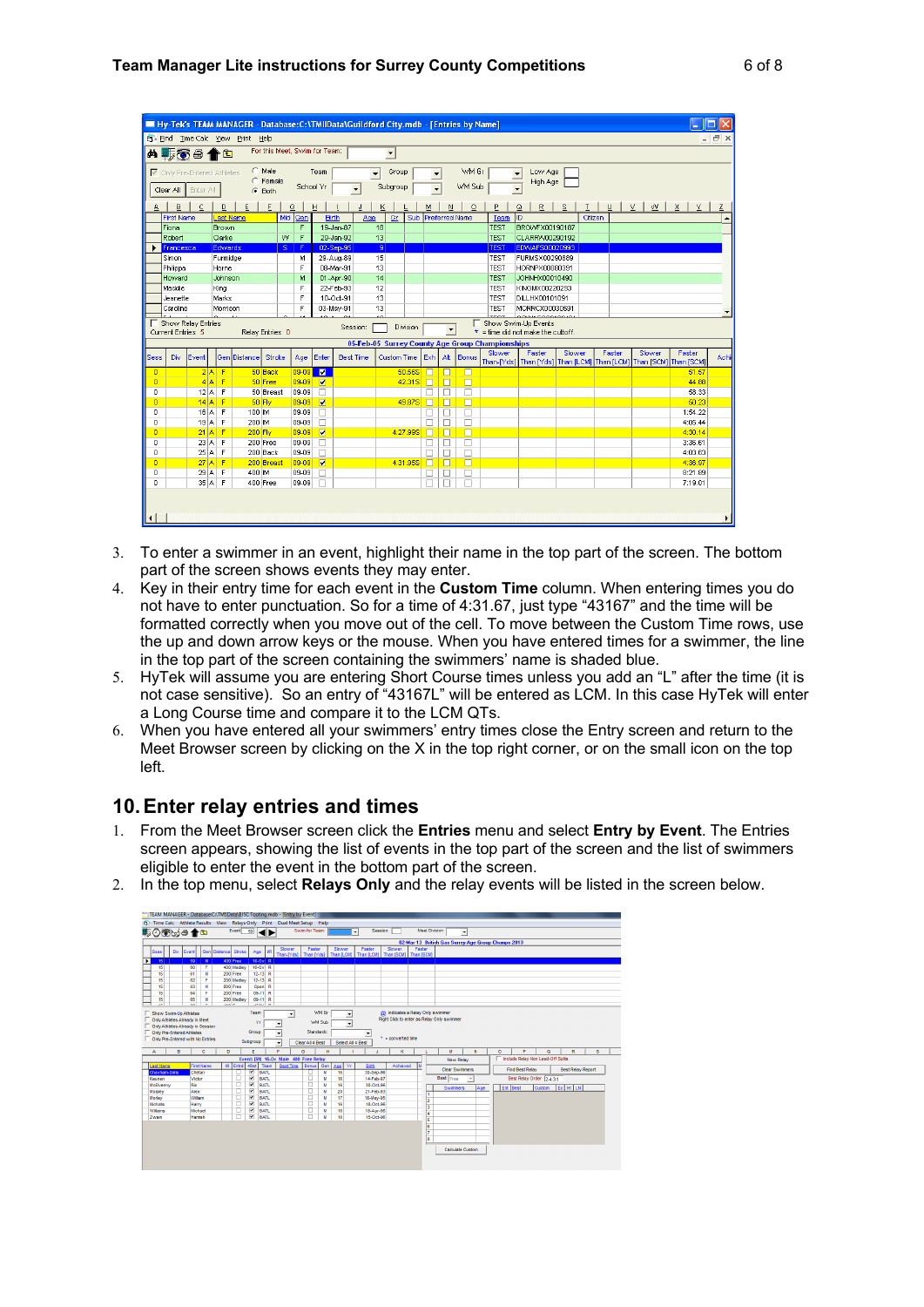- 3. In the toolbar at the top of the screen select your team name from the drop-down list beside **Swim for Team.**
- 4. To enter a relay team in an event, highlight the event in the top part of the screen. Swimmers who are already in the meet are shown in the bottom left. For the Surrey County Championships this year, you will be asked to declare the names of your relay swimmers in the week prior to the Relay gala. If any of your relay swimmers have not been entered for an individual event, please enter their details as set out above in the section on **Add swimmer info.** This step will ensure their details are recorded in the meet database.
- 5. Click **New Relay** in the bottom part of the screen. A new relay team is added in the bottom right of the screen. Add a **maximum of two** teams per event.
- 6. Double click on the names of the swimmers in the team in the order in which they will be swimming. The names will appear in the window on the right in the appropriate relay leg.
- 7. In the **Custom column**, please enter an estimated entry time for the relay team. This will allow for seeding to take place, although there are no qualifying times for relay events.
- 8. When you have entered all your relay teams close the Entry screen and return to the Meet Browser screen by clicking on the X in the top right corner, or on the small icon on the top left.

#### **11.Check meet entry info**

- 1. From the Meet Browser screen you can print out reports of entries to allow you to check the data you have entered, entry fee information and save the reports.
- 2. From the Meet Browser screen select the **Reports** menu. Choose from **Entry Report** to show details of the entries for the meet or **Entry Fee report** to see details of all the fees required from individual swimmers.
- 3. Select how you want your report to be shown. You can choose to sort by swimmer, event number, gender, age, stroke and distance. When you have selected how you want the report to be generated, click **Create Report**. You will now be shown the first page of the report you have selected, with the following toolbar. This example shows that there are 2 pages to the report. Entry totals will be shown at the bottom of the final page.

| Print / Export Reports |  |  |                                    |
|------------------------|--|--|------------------------------------|
|                        |  |  | 図 ‰ 角 100%<br>$\blacktriangledown$ |
| Preview                |  |  |                                    |

- 4. If you don't like the way the information has been sorted, close the report by clicking on the X at the left of the toolbar. If you want to print the report, click the **Print** icon, the second of the coloured icons. To save the report in a wide range of formats, click the **Save** icon the first of the coloured icons.
- 5. When you have finished looking at and printing reports, close the report and return to the Main screen.

### **12.Export entries ready for sending**

1. From the Main screen, from the **File** menu, select **Export** and then **Meet Entries**. The following screen appears.